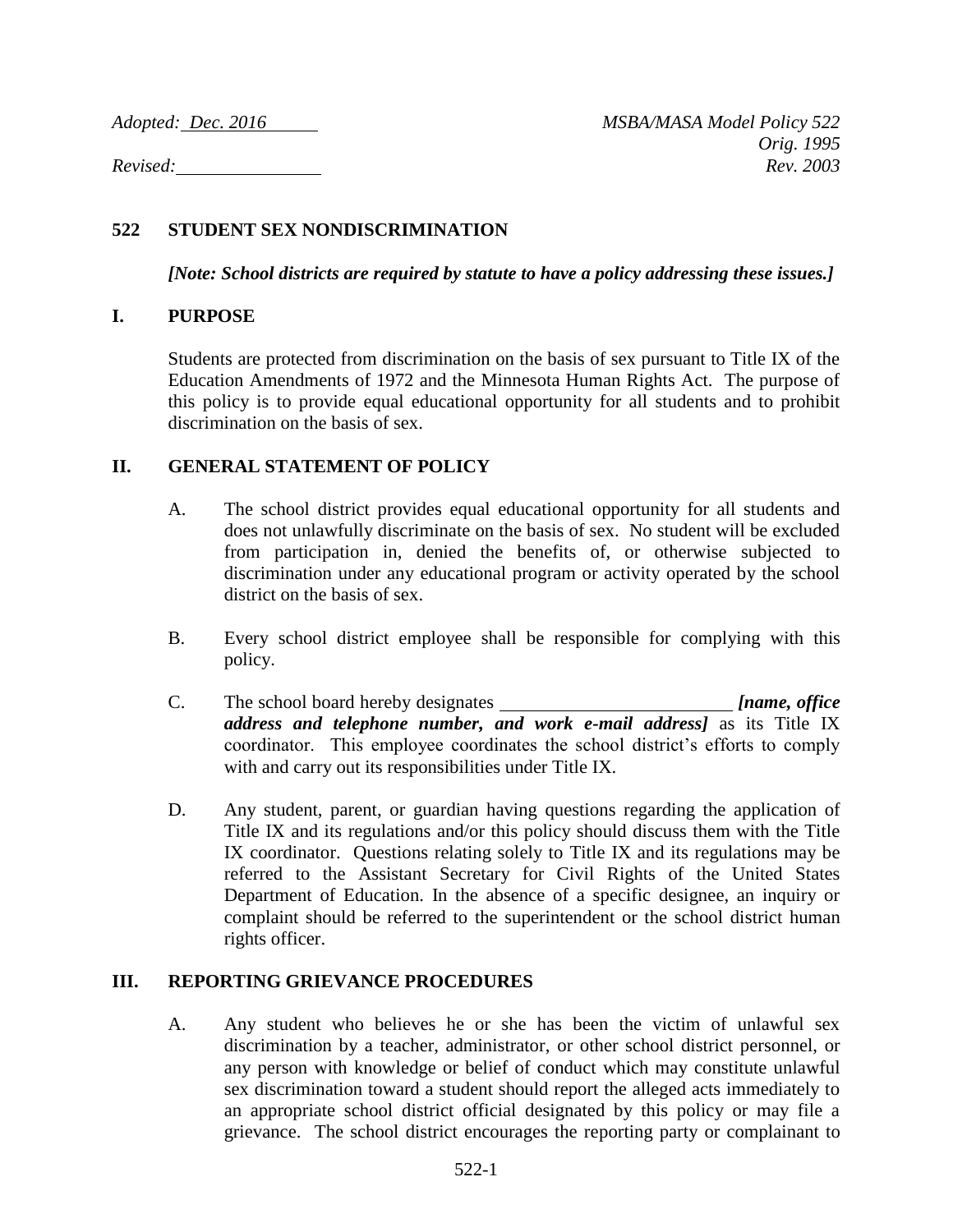use the report form available from the principal of each building or available from the school district office, but oral reports shall be considered complaints as well. Nothing in this policy shall prevent any person from reporting unlawful sex discrimination toward a student directly to a school district human rights officer or to the superintendent.

- B. In Each School Building. The building principal is the person responsible for receiving oral or written reports or grievances of unlawful sex discrimination toward a student at the building level. Any adult school district personnel who receives a report of unlawful sex discrimination toward a student shall inform the building principal immediately.
- C. Upon receipt of a report or grievance, the principal must notify the school district human rights officer immediately, without screening or investigating the report. The principal may request, but may not insist upon, a written complaint. A written statement of the facts alleged will be forwarded as soon as practicable by the principal to the human rights officer. If the report was given verbally, the principal shall personally reduce it to written form within 24 hours and forward it to the human rights officer. Failure to forward any report or complaint of unlawful sex discrimination toward a student as provided herein may result in disciplinary action against the principal. If the complaint involves the building principal, the complaint shall be made or filed directly with the superintendent or the school district human rights officer by the reporting party or complainant.
- D. The school board hereby designates *[name, office address and telephone number, and work e-mail address]* as the school district human rights officer(s) to receive reports, complaints or grievances of unlawful sex discrimination toward a student. If the complaint involves a human rights officer, the complaint shall be filed directly with the superintendent.

*[Note: In some school districts, the Title IX coordinator and human rights officer may be the same. If so, a school district need only insert "its Title IX coordinator" in the blank without designating a name, office address and telephone number, and work e-mail address, which are provided elsewhere in the policy. If they are different, or if more than one human rights officer is designated, this information should be inserted and kept up to date. Also, in some school districts, the superintendent may be the designated human rights officer. If so, an alternative individual should be designated by the school board for complaints involving the superintendent.]*

- E. The school district shall conspicuously post the names of the Title IX coordinator and human rights officer(s), including office addresses and telephone numbers and work e-mail addresses.
- F. Submission of a good faith complaint, grievance, or report of unlawful sex discrimination toward a student will not affect the complainant or reporter's future employment, grades, or work assignments.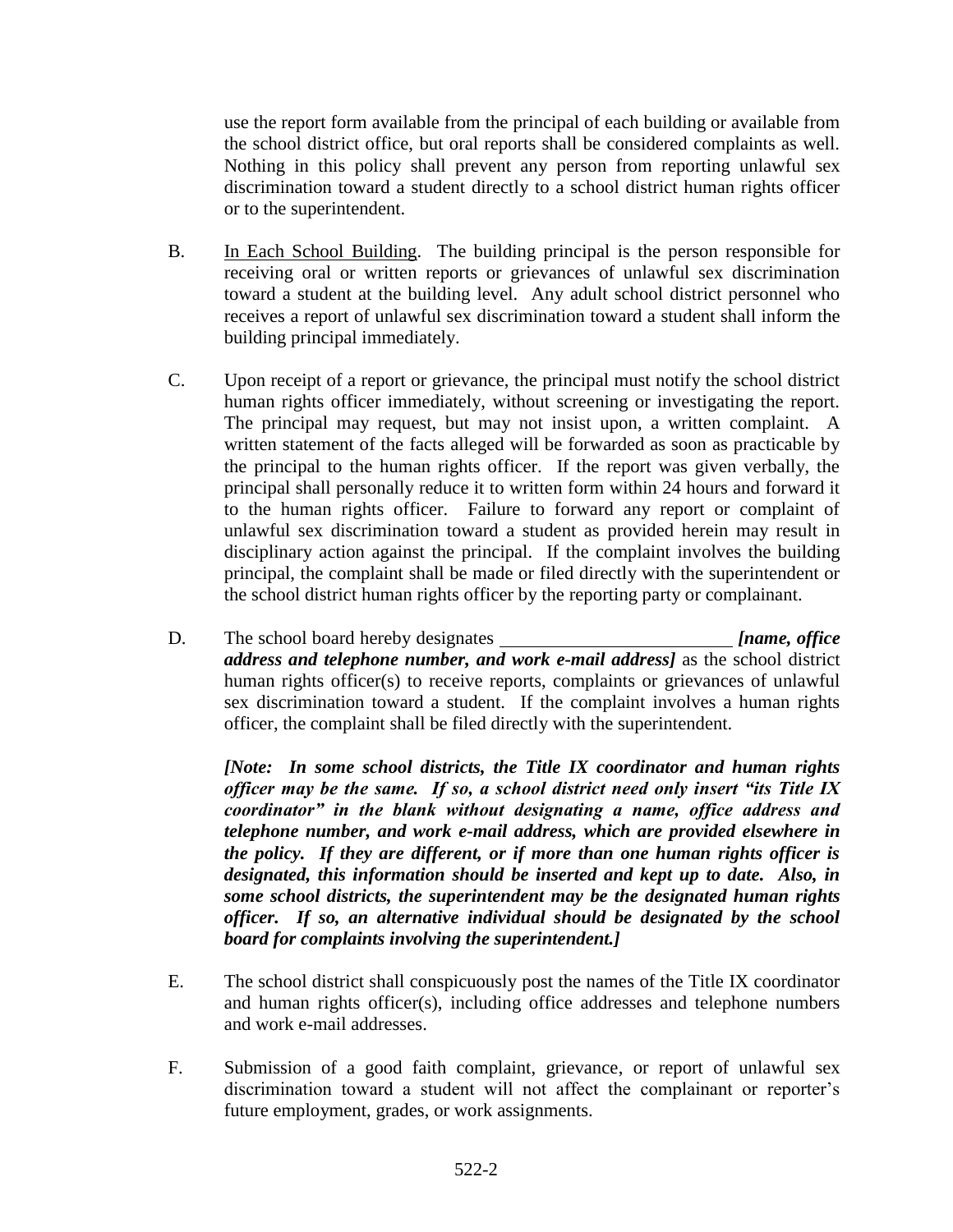- G. Use of formal reporting forms is not mandatory.
- H. The school district will respect the privacy of the complainant, the individual(s) against whom the complaint is filed, and the witnesses as much as possible, consistent with the school district's legal obligations to investigate, to take appropriate action, and to conform with any discovery or disclosure obligations.

### **IV. INVESTIGATION**

- A. By authority of the school district, the human rights officer, upon receipt of a report, complaint, or grievance alleging unlawful sex discrimination toward a student, shall promptly undertake or authorize an investigation. The investigation may be conducted by school district officials or by a third party designated by the school district.
- B. The investigation may consist of personal interviews with the complainant, the individual(s) against whom the complaint is filed, and others who may have knowledge of the alleged incident(s) or circumstances giving rise to the complaint. The investigation may also consist of any other methods and documents deemed pertinent by the investigator.
- C. In determining whether alleged conduct constitutes a violation of this policy, the school district should consider the surrounding circumstances, the nature of the behavior, past incidents or past or continuing patterns of behavior, the relationships between the parties involved, and the context in which the alleged incidents occurred. Whether a particular action or incident constitutes a violation of this policy requires a determination based on all the facts and surrounding circumstances.
- D. In addition, the school district may take immediate steps, at its discretion, to protect the complainant, pupils, teachers, administrators, or other school personnel pending completion of an investigation of alleged unlawful sex discrimination toward a student.
- E. The investigation will be completed as soon as practicable. The school district human rights officer shall make a written report to the superintendent upon completion of the investigation. If the complaint involves the superintendent, the report may be filed directly with the school board. The report shall include a determination of whether the allegations have been substantiated as factual and whether they appear to be violations of this policy.

# **V. SCHOOL DISTRICT ACTION**

A. Upon conclusion of the investigation and receipt of a report, the school district will take appropriate action. Such action may include, but is not limited to, warning, suspension, exclusion, expulsion, transfer, remediation, termination, or discharge. School district action taken for violation of this policy will be consistent with requirements of applicable collective bargaining agreements,